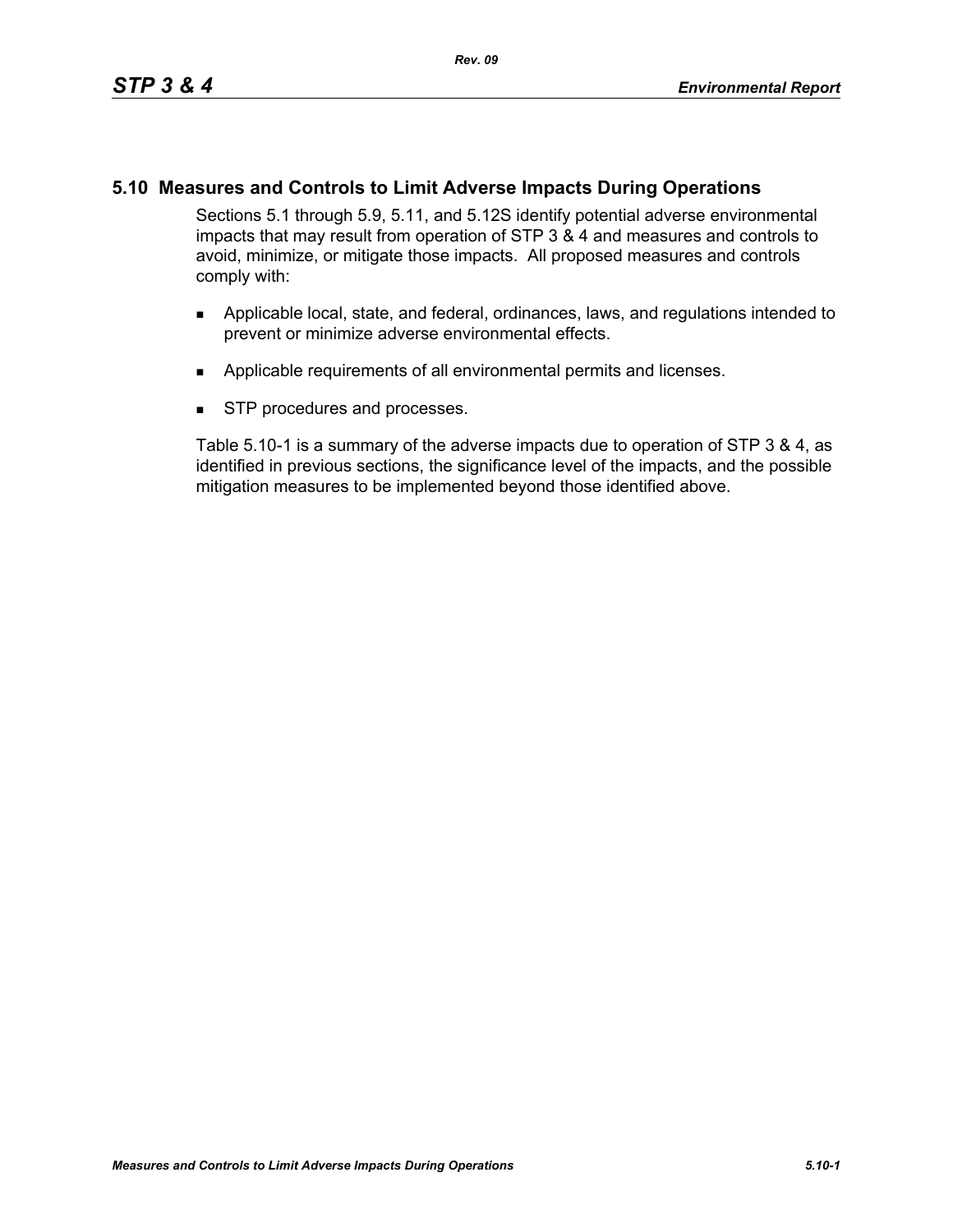| Impact                                                                      | <b>Description of Potential Impact</b>                                                                                                                                                                                        | <b>Potential</b><br>Impact<br><b>Significance</b><br>[1] | <b>Planned Control Program</b>                                                                                                                                                                                                                                                                                                                                                                                                                                                                                                                                               |
|-----------------------------------------------------------------------------|-------------------------------------------------------------------------------------------------------------------------------------------------------------------------------------------------------------------------------|----------------------------------------------------------|------------------------------------------------------------------------------------------------------------------------------------------------------------------------------------------------------------------------------------------------------------------------------------------------------------------------------------------------------------------------------------------------------------------------------------------------------------------------------------------------------------------------------------------------------------------------------|
| 5.1 Land-Use Impacts                                                        |                                                                                                                                                                                                                               |                                                          |                                                                                                                                                                                                                                                                                                                                                                                                                                                                                                                                                                              |
| 5.1.1 The Site<br>and Vicinity                                              | Approximately 90 acres of land will be<br>permanently dedicated to the plant until<br>decommissioning. [2]                                                                                                                    | $\mathsf{S}$                                             | There are no practical measures of mitigation for this impact.                                                                                                                                                                                                                                                                                                                                                                                                                                                                                                               |
|                                                                             | Salt deposition affects to vegetation potentially<br>impacting land use in the surrounding area.                                                                                                                              | $\mathsf{S}$                                             | Salt deposition in the immediate vicinity of the cooling tower, out<br>to 660 feet from the centerline of the cooling towers, is predicted<br>to have a maximum of 160 pounds per acre per month during the<br>Summer season. Salt deposition in all areas greater than 1600<br>feet from the centerline of both the cooling towers will be below<br>8.9 pounds per acre per month, which is the NUREG-1555<br>threshold for leaf damage. Cooling tower and heat dissipation<br>system will be monitored for operate under rules and regulations<br>governing these systems. |
|                                                                             | Offsite land use impacts attributed to operations<br>workforce population growth. Increase in<br>development for commercial and residential<br>purposes. [2]                                                                  | $S-M$                                                    | Maintain communication with local and regional government to<br>disseminate project information so they have the opportunity to<br>plan accordingly.                                                                                                                                                                                                                                                                                                                                                                                                                         |
|                                                                             | Operation of new units would result in an<br>increase in the total volume of solid waste<br>generated at the STP site. [2]                                                                                                    | $\mathsf{S}$                                             | All federal, Texas, and local requirements and standards would<br>be met regarding handling, transportation, and offsite land<br>disposal of the solid waste at licensed facilities. STPNOC has<br>recycling and waste minimization programs currently in place.                                                                                                                                                                                                                                                                                                             |
| 5.1.2<br><b>Transmission</b><br><b>Corridors and</b><br><b>Offsite Area</b> | Impacts to offsite land from disposal of<br>radiological (low and high level) and non-<br>radiological wastes that would be generated at<br>STP 3 & 4. The wastes would be disposed of in<br>offsite disposal facilities. [2] | S                                                        | Disposal area(s) for non-radiological and low level radiological<br>waste would be a permitted waste disposal facility with a land use<br>designated for such activities. For high level wastes. Disposal<br>area would be operated under appropriate regulations and<br>guidelines until such time an NRC-licensed high-level waste<br>disposal facility is constructed. At that time, the storage area<br>could be restored for other uses.                                                                                                                                |

Measures and Controls to Limit Adverse Impacts During Operations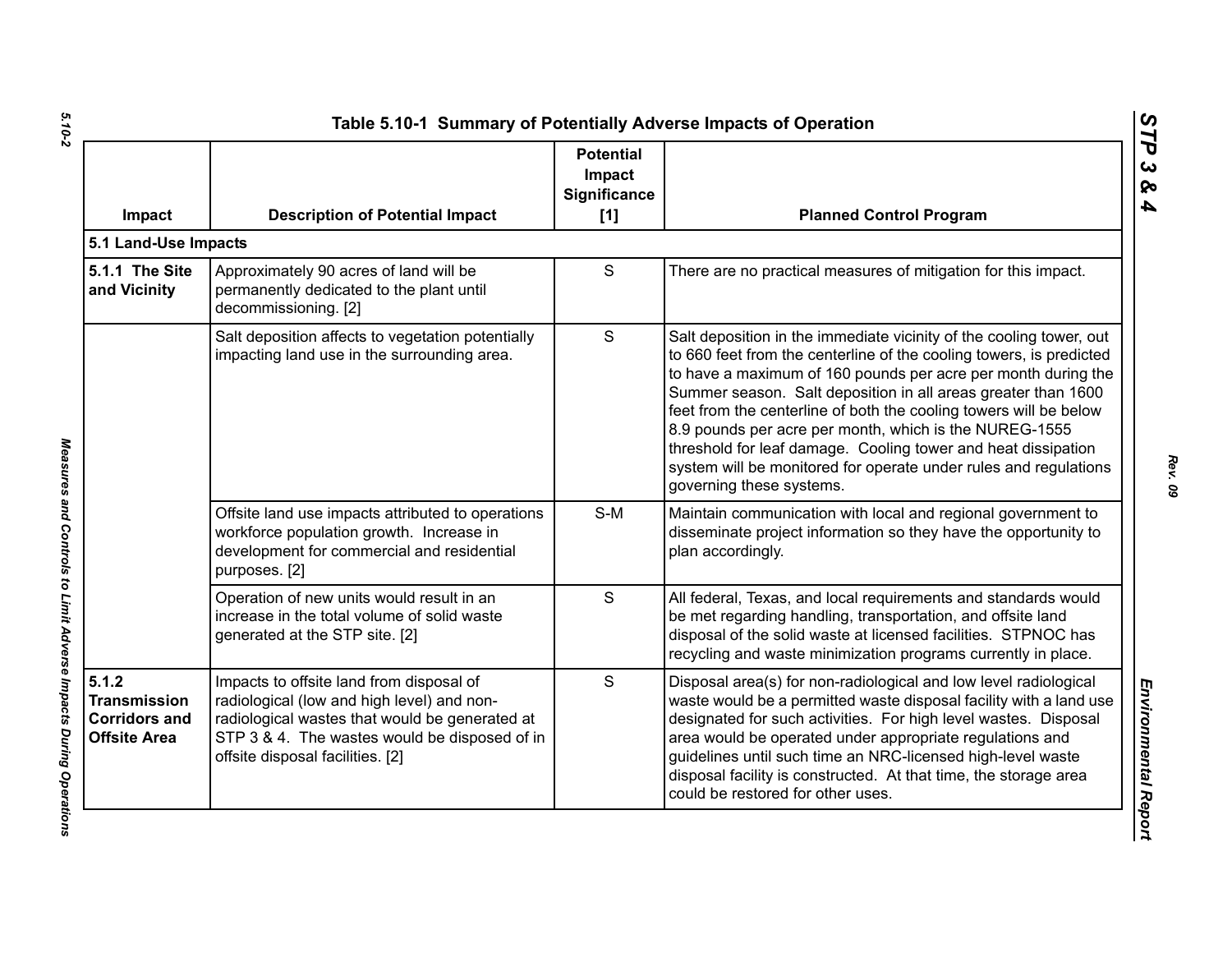| Impact                                                                               | <b>Description of Potential Impact</b>                                                                                                                                                                                                                                                                                                                                                                                                                       | <b>Potential</b><br>Impact<br>Significance<br>[1] | <b>Planned Control Program</b>                                                                                                                                                                                                                                                                                                                                                                                                                                                                                                       |
|--------------------------------------------------------------------------------------|--------------------------------------------------------------------------------------------------------------------------------------------------------------------------------------------------------------------------------------------------------------------------------------------------------------------------------------------------------------------------------------------------------------------------------------------------------------|---------------------------------------------------|--------------------------------------------------------------------------------------------------------------------------------------------------------------------------------------------------------------------------------------------------------------------------------------------------------------------------------------------------------------------------------------------------------------------------------------------------------------------------------------------------------------------------------------|
| 5.1.3 Historic<br><b>Properties</b>                                                  | Potential impacts to historic resources due to<br>operation of project.                                                                                                                                                                                                                                                                                                                                                                                      | <b>NA</b>                                         | Texas Historical Commission concurs that ongoing operations<br>and maintenance activities of STP 1 & 2 would have no effect on<br>historic properties. Since no additional corridors are required for<br>STP 3 & 4, there should also be no effect on historic properties.                                                                                                                                                                                                                                                           |
| 5.2 Water-Related Impacts                                                            |                                                                                                                                                                                                                                                                                                                                                                                                                                                              |                                                   |                                                                                                                                                                                                                                                                                                                                                                                                                                                                                                                                      |
| 5.2.1<br>Hydrologic<br><b>Alterations and</b><br><b>Plant Water</b><br><b>Supply</b> | Potential hydrologic impacts from the withdrawal<br>from the Chicot Aquifer. Makeup water for the<br>ultimate heat sink (mechanical draft cooling<br>towers) would be pumped from five existing and<br>at least one additional groundwater well. [2]                                                                                                                                                                                                         | S                                                 | Total site groundwater demand remains below the site<br>groundwater permit limit. The MCR and Colorado River are<br>alternative water sources if required. Additional well(s) would be<br>permitted under applicable CPGCD and TCEQ requirements, and<br>would not involve a request for an increase in the permit limit.<br>Withdrawal groundwater from the deep confined Chicot aquifer,<br>limiting impacts to those local wells in the deep aquifer.<br>Conduct groundwater monitoring as required by groundwater use<br>permit. |
| 5.2.2 Water-Use<br>Impacts                                                           | Potential hydrologic impacts to the Colorado<br>River from pumping of water to the MCR. Water<br>would be withdrawn from the Colorado River and<br>added to the MCR to replace water lost to<br>evaporation, seepage, blowdown from the MCR,<br>and as needed as the result of maximum<br>operating conditions at the rate of 22,799 gpm<br>during normal operations and 47,489 gpm during<br>maximum operations, as contained in the current<br>permit. [2] | S                                                 | No mitigation would be required.                                                                                                                                                                                                                                                                                                                                                                                                                                                                                                     |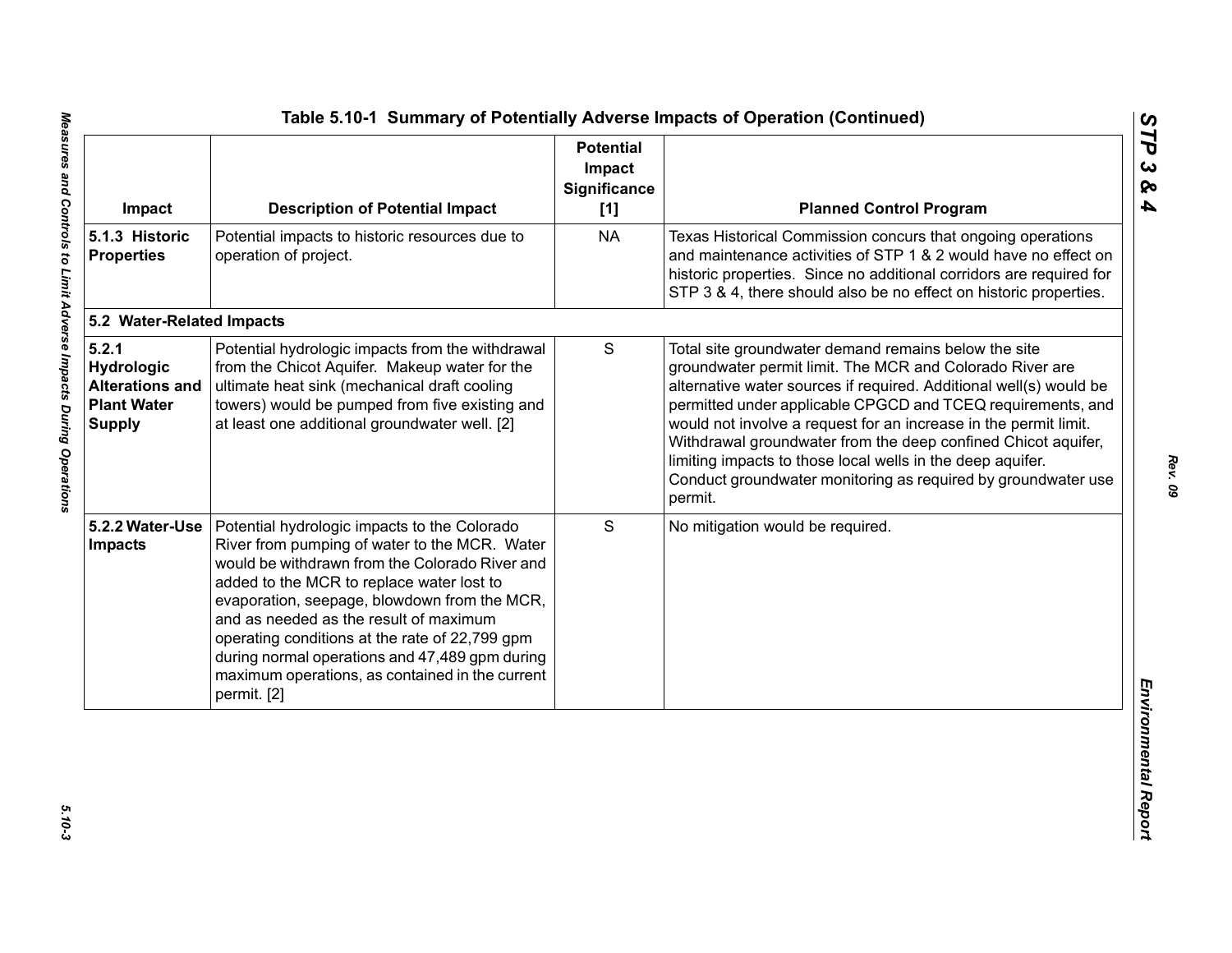| Impact                                     | <b>Description of Potential Impact</b>                                                                                                                                                                                                                                                                                                                                                             | <b>Potential</b><br>Impact<br>Significance<br>$[1]$ | <b>Planned Control Program</b>                                                                                                                                                                                                                                                                                                                                                                                                                                                                                                                                         |
|--------------------------------------------|----------------------------------------------------------------------------------------------------------------------------------------------------------------------------------------------------------------------------------------------------------------------------------------------------------------------------------------------------------------------------------------------------|-----------------------------------------------------|------------------------------------------------------------------------------------------------------------------------------------------------------------------------------------------------------------------------------------------------------------------------------------------------------------------------------------------------------------------------------------------------------------------------------------------------------------------------------------------------------------------------------------------------------------------------|
| 5.2.3 Water<br><b>Quality Impacts</b>      | Potential water quality impacts to the Colorado<br>River from discharges from the MCR, which<br>would receive and dilute all STP 3 & 4 water and<br>wastewater discharges. Discharges to the<br>Colorado River are anticipated to be needed<br>when water quality deteriorates in the MCR.<br>Discharge limits would be established by the<br>Texas Commission on Environmental Quality<br>(TCEQ). | S                                                   | Obtain Texas Pollution Discharge Elimination System (TPDES)<br>permit and comply with its discharge limits and monitoring<br>requirements.                                                                                                                                                                                                                                                                                                                                                                                                                             |
| 5.3 Cooling System Impact                  |                                                                                                                                                                                                                                                                                                                                                                                                    |                                                     |                                                                                                                                                                                                                                                                                                                                                                                                                                                                                                                                                                        |
| 5.3.1 Intake<br><b>System</b>              | Entrainment, impingement and entrapment of<br>aquatic organisms at the power plant water<br>intake structure. [2]                                                                                                                                                                                                                                                                                  | S                                                   | Intake structure is designed with the "Best Available Technology."<br>The MCR is a closed cycle cooling system that minimizes<br>withdrawal of river water. Impingement, entrainment and<br>entrapment were minimized by other design features: (1) the<br>intake was oriented in such a way as to reduce attractant flows,<br>(2) the approach velocity at the traveling screens was designed to<br>be 0.5 fps or less, and (3) the RMPF was equipped with a fish<br>"handling and bypass" system. This is a pre-existing system, so<br>no mitigation is anticipated. |
| 5.3.2<br><b>Discharge</b><br><b>System</b> | The addition of STP 3 & 4 is expected to<br>increase the frequency of blowdown from the<br>MCR to the Colorado River. [2]                                                                                                                                                                                                                                                                          | S                                                   | Obtain TPDES permit and comply with its discharge limits and<br>monitoring requirements. The MCR would be operated such that<br>discharges would not be made when the river flow is less than<br>800 cubic feet per second (cfs) and the volume would not exceed<br>12.5% of river flow, allowing a dilution of the already diluted STP<br>3 & 4 cooling system effluent of at least 8.                                                                                                                                                                                |

*STP 3 & 4*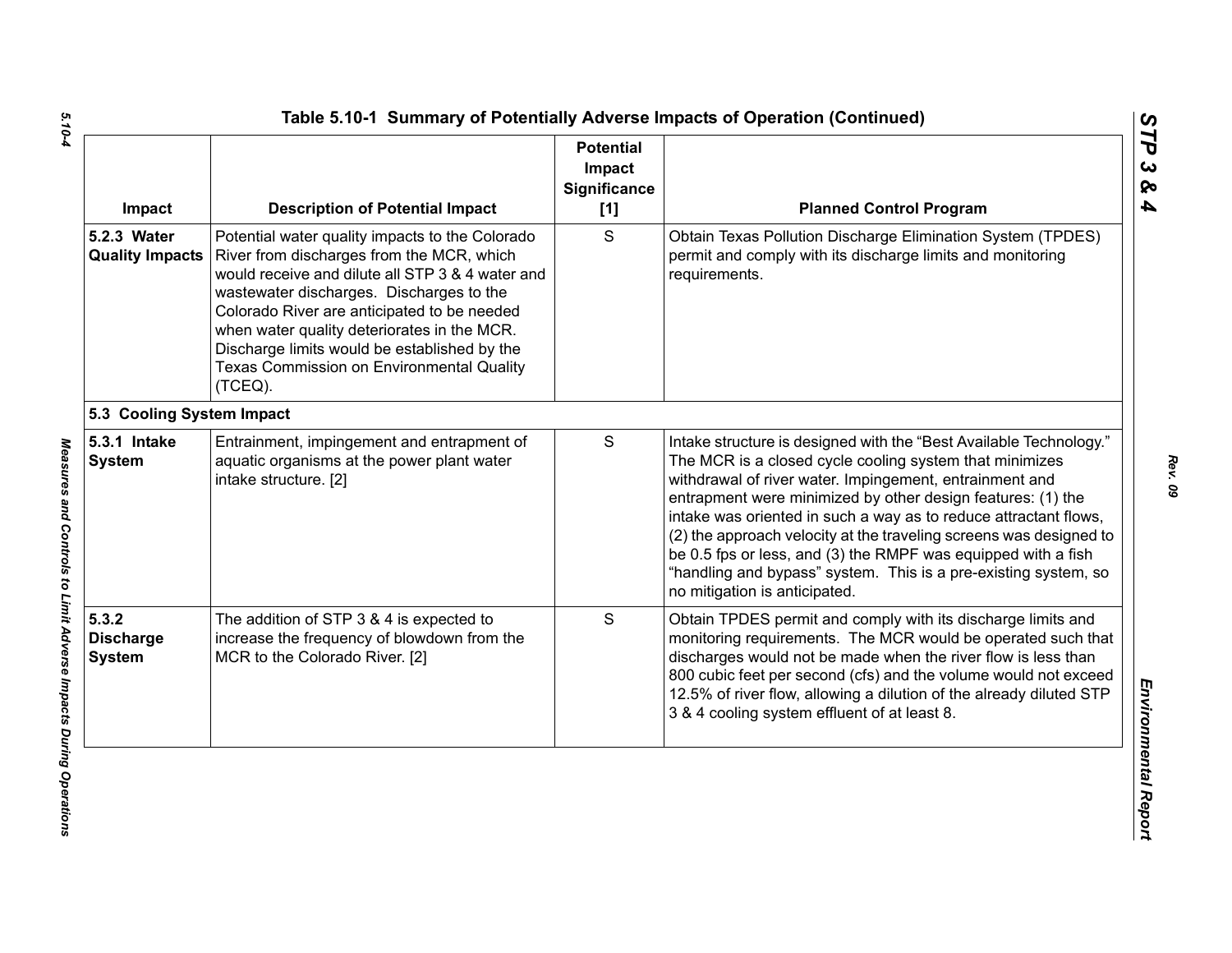| Impact                                                            | <b>Description of Potential Impact</b>                                                                                                                                                                                                                                                             | <b>Potential</b><br>Impact<br><b>Significance</b><br>[1] | <b>Planned Control Program</b>                                                                                                                                                                                                                                                                                                                                                                                   |
|-------------------------------------------------------------------|----------------------------------------------------------------------------------------------------------------------------------------------------------------------------------------------------------------------------------------------------------------------------------------------------|----------------------------------------------------------|------------------------------------------------------------------------------------------------------------------------------------------------------------------------------------------------------------------------------------------------------------------------------------------------------------------------------------------------------------------------------------------------------------------|
|                                                                   | Non-radioactive wastewater discharges will<br>increase as a result of the operation of the new<br>units' operation, such as additional cooling water<br>system blowdown, permitted wastewater from<br>the new units' auxiliary system, and storm water<br>runoff from new impervious surfaces. [2] | S                                                        | Discharges would be in accordance with applicable TCEQ water<br>quality standards. STPNOC will revise the existing Storm Water<br>Pollution Prevention Plan (SWPPP). The impacts due to the new<br>impervious surfaces will be negligible due to Best Management<br>Practices.                                                                                                                                   |
|                                                                   | Impacts to the Colorado River riverbed due to<br>discharge from the MCR.                                                                                                                                                                                                                           | $\mathbf S$                                              | Discharges would be diffused to limit scouring to immediate area<br>of the discharge point.                                                                                                                                                                                                                                                                                                                      |
| 5.3.3 Heat-Discharge System                                       |                                                                                                                                                                                                                                                                                                    |                                                          |                                                                                                                                                                                                                                                                                                                                                                                                                  |
| 5.3.3.1 Heat<br><b>Dissipation to</b><br>the<br><b>Atmosphere</b> | Potential visual impacts from cooling tower<br>plumes.                                                                                                                                                                                                                                             | S                                                        | Operation of the STP 3 & 4 cooling towers would result in plumes<br>that would occur in each direction of the compass and would be<br>spread over a wide area, reducing the time that the plume would<br>be visible from any particular location. The average plume<br>lengths would be short and would not be long enough to reach<br>the site boundary in most directions. No mitigation would be<br>required. |
|                                                                   | Potential impacts to agriculture and vegetation in<br>the area due to atmospheric effects from<br>operations of the STP 3 & 4 cooling towers.                                                                                                                                                      | S                                                        | Operation of the cooling towers could lead to minor shadowing,<br>very small increase in precipitation, increases in ground-level<br>humidity in the immediate vicinity, and salt deposition that is a<br>fraction of the level needed to have visible effects on vegetation<br>outside the site boundaries (greater than 1600-feet). No<br>mitigation would be required.                                        |

 $5.10 - 5$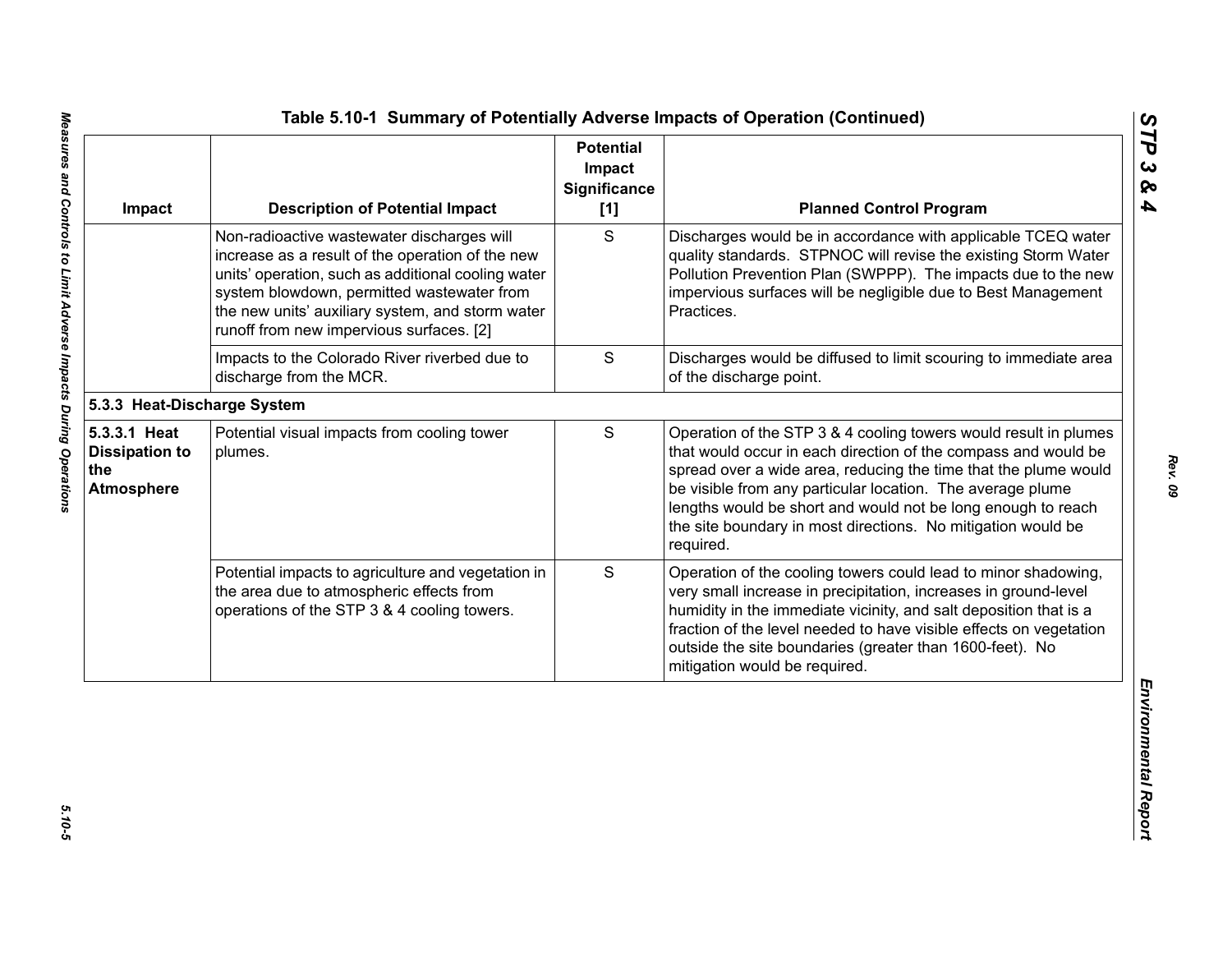| Impact                                             | <b>Description of Potential Impact</b>                                                                                                                                                                                                                                                           | <b>Potential</b><br>Impact<br><b>Significance</b><br>[1] | <b>Planned Control Program</b>                                                                                                                                                                                        |
|----------------------------------------------------|--------------------------------------------------------------------------------------------------------------------------------------------------------------------------------------------------------------------------------------------------------------------------------------------------|----------------------------------------------------------|-----------------------------------------------------------------------------------------------------------------------------------------------------------------------------------------------------------------------|
| 5.3.3.2<br><b>Terrestrial</b><br><b>Ecosystems</b> | Potential stressing of vegetation within the site<br>boundary from salt deposition resulting from the<br>operation of the STP 3 & 4 cooling towers.<br>Vegetation stress could result either directly by<br>deposition of salts onto foliage or indirectly from<br>accumulation in the soil. [2] | S                                                        | Salt deposition from mechanical cooling tower operation would be<br>a fraction of the level that leads to leaf damage outside of a 1600-<br>feet radius from the cooling towers. Mitigation would not be<br>required. |
|                                                    | Inclusion of STP 3 & 4 in the existing cooling<br>reservoir system will lead to an increase in<br>operating water level, potentially impacting<br>existing shoreline vegetation and terrestrial biota<br>using the reservoir. [2]                                                                | S                                                        | Prey species will eventually recolonize along the new shoreline.<br>There are other foraging areas in the vicinity until recolonization.<br>Further mitigation would not be required.                                 |
|                                                    | Potential impacts to wildlife from noise from the<br>STP 3 & 4 cooling towers.                                                                                                                                                                                                                   | S                                                        | Noise from cooling towers singly and cumulatively would be less<br>than the level that startles birds or small mammals beyond the<br>immediate vicinity of the towers. No mitigation would be required.               |
|                                                    | Potential impact to avian populations from<br>collisions of individuals with cooling towers. [2]                                                                                                                                                                                                 | S                                                        | Cooling towers of a low height would be used. Low height would<br>cause negligible mortality in birds.                                                                                                                |
| 5.3.4 Impacts<br>to Members of<br>the Public       | Potential impact to members of the public from<br>noise emitted by STP 3 & 4 cooling towers.                                                                                                                                                                                                     | S                                                        | Noise levels 400 feet from the cooling towers are estimated to be<br>less than <60-65 dBA, a level characterized by NRC in NUREG-<br>1555 as of small significance. No mitigation would be required.                  |
|                                                    | Potential health impact to members of the public<br>from contact with human disease-causing<br>thermophilic microorganisms in the MCR.                                                                                                                                                           | S                                                        | No mitigation would be required since access to the MCR is<br>restricted and design and operation of the MCR does not promote<br>an average temperature that is optimal for thermophilic<br>microorganisms.           |
|                                                    | 5.4 Radiological Impacts of Normal Operation                                                                                                                                                                                                                                                     |                                                          |                                                                                                                                                                                                                       |
| <b>Pathways</b>                                    | 5.4.1 Exposure   Potential impacts to environment due to small<br>discharges of radioactive liquids and gases. [2]                                                                                                                                                                               | S                                                        | Monitor radiological releases as required by radiological<br>monitoring program.                                                                                                                                      |

Measures and Controls to Limit Adverse Impacts During Operations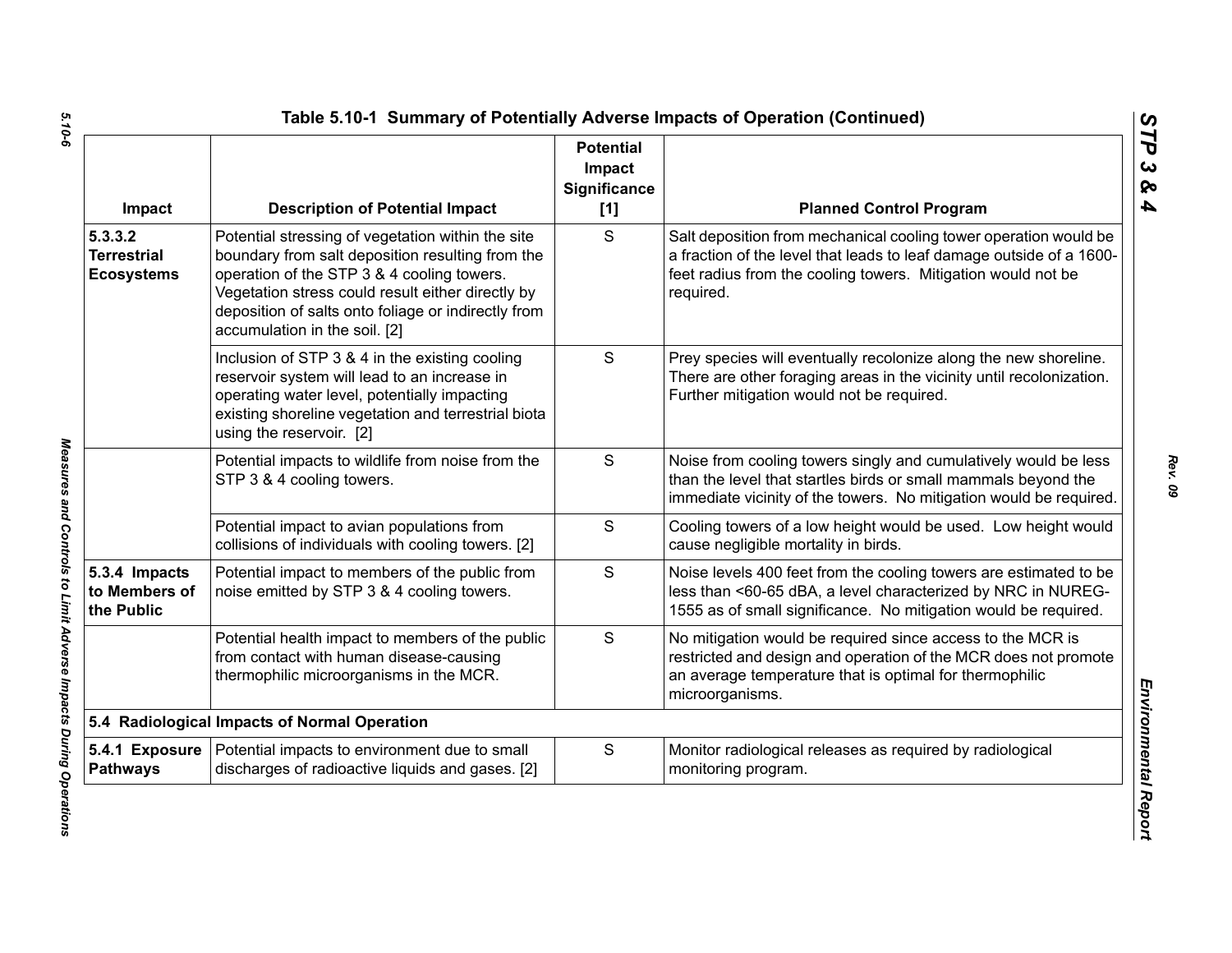| Impact                                                                | <b>Description of Potential Impact</b>                                                                                                                                                                                                                                                                                           | <b>Potential</b><br>Impact<br>Significance<br>[1] | <b>Planned Control Program</b>                                                                                                                                                                                                                                                                                                                                                                                                                                                                                          |
|-----------------------------------------------------------------------|----------------------------------------------------------------------------------------------------------------------------------------------------------------------------------------------------------------------------------------------------------------------------------------------------------------------------------|---------------------------------------------------|-------------------------------------------------------------------------------------------------------------------------------------------------------------------------------------------------------------------------------------------------------------------------------------------------------------------------------------------------------------------------------------------------------------------------------------------------------------------------------------------------------------------------|
| 5.4.2 Radiation<br>Doses to<br><b>Members of the</b><br><b>Public</b> | Potential impacts to the public within 50 miles of<br>the plant.                                                                                                                                                                                                                                                                 | S                                                 | Potential liquid pathway doses would be 2.93E-4 millirem per<br>year per unit for total body for the maximally exposed individual<br>and 0.0017 person-rem per year (2 units) for collective total body<br>doses to the public within 50 miles. Potential gaseous pathway<br>doses would be 0.4 millirem per year for total body for the<br>maximally exposed individual and 0.50 person-rem per year for<br>the collective total body Monitor radiological releases as required<br>by radiological monitoring program. |
| 5.4.3 Impacts<br>to Members of<br>the Public                          | Potential health impacts to members of the<br>public from exposure to radiological releases.<br>Modeling using the design and operational<br>parameters of STP 3 & 4 results in estimated<br>doses to the public that are within the design<br>objectives of 10 CFR 50 Appendix I and within<br>regulatory limits of 40 CFR 190. | S                                                 | Monitor radiological releases as required by radiological<br>monitoring program.                                                                                                                                                                                                                                                                                                                                                                                                                                        |
| 5.4.4 Impacts<br>to Biota Other<br>than Members<br>of the Public      | Potential impacts to terrestrial and aquatic<br>ecosystems from chronic radiation exposure<br>(much less than 100 mrad/day) caused by the<br>small discharges of radioactive liquids and gases<br>from the operation of STP 3 & 4.                                                                                               | S                                                 | Monitor radiological releases as required by radiological<br>monitoring program.                                                                                                                                                                                                                                                                                                                                                                                                                                        |
| 5.4.5<br>Occupational<br>Radiation<br><b>Doses</b>                    | Potential health impacts to workers from<br>radiation exposure of an annual maximum of<br>dose of 98.9 person-rem per unit.                                                                                                                                                                                                      | S                                                 | Monitor radiological releases as required by radiological<br>monitoring program.                                                                                                                                                                                                                                                                                                                                                                                                                                        |

*STP 3 & 4*

 $5.10 - 7$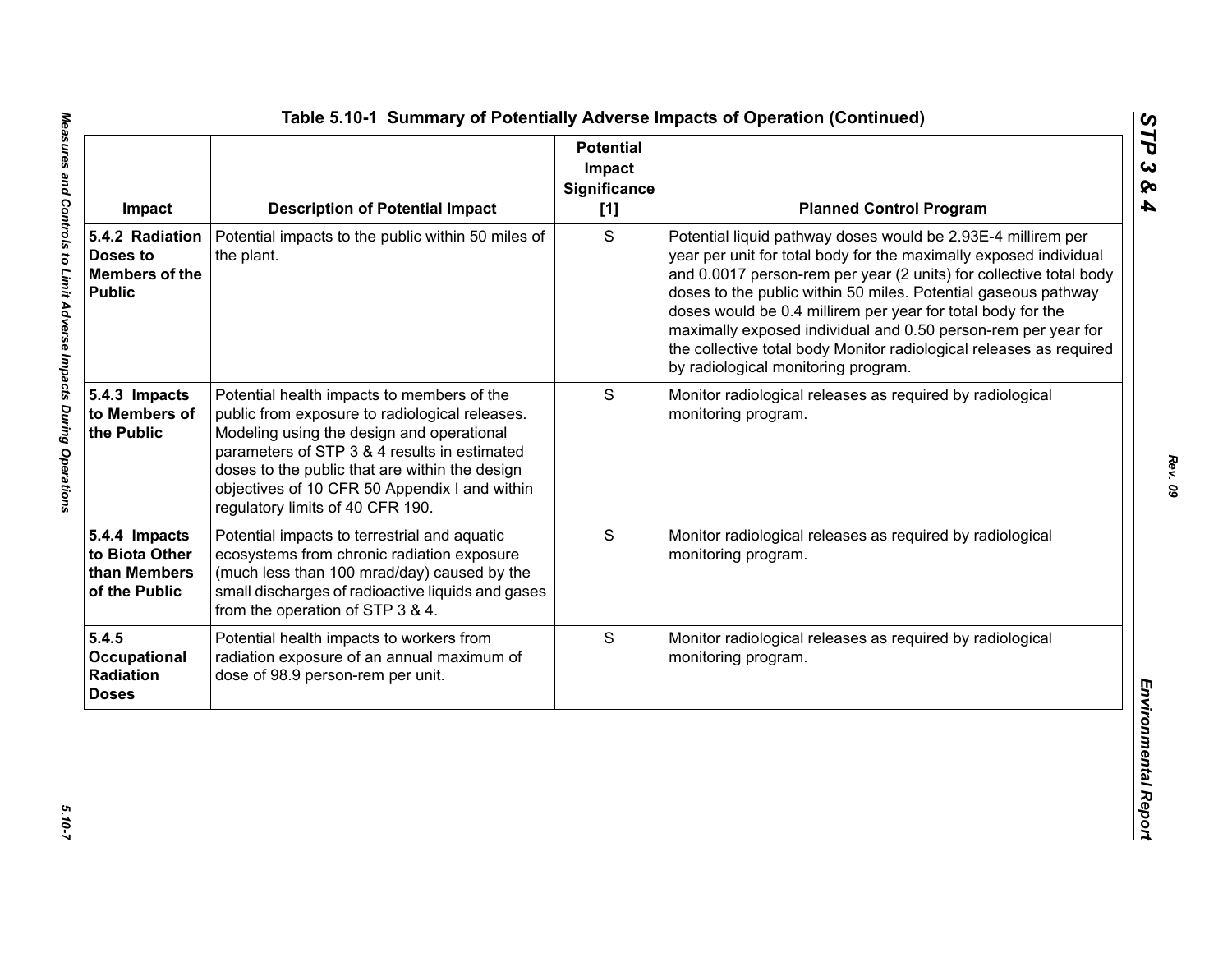| Impact                                                                    | <b>Description of Potential Impact</b>                                                                                                                                                                                                                                                                                                               | <b>Potential</b><br>Impact<br>Significance<br>[1] | <b>Planned Control Program</b>                                                                                                                |
|---------------------------------------------------------------------------|------------------------------------------------------------------------------------------------------------------------------------------------------------------------------------------------------------------------------------------------------------------------------------------------------------------------------------------------------|---------------------------------------------------|-----------------------------------------------------------------------------------------------------------------------------------------------|
|                                                                           | 5.5 Environmental Impact of Waste                                                                                                                                                                                                                                                                                                                    |                                                   |                                                                                                                                               |
| 5.5.1 Non-<br><b>Radioactive</b><br><b>Waste System</b><br><b>Impacts</b> | Potential impacts to water quality of Colorado<br>River from increase in discharges from the MCR.<br>The reservoir would be receiving an increased<br>volume of wastewater, increased amount of<br>chemicals in its receipt of water and wastewater<br>from STP 3 & 4 systems, and treated wastewater<br>from a new sanitary waste treatment system. | S                                                 | Obtain TPDES permit and comply with its discharge limits and<br>monitoring requirements.                                                      |
|                                                                           | Potential impacts to water quality of surface<br>water due to increased volume of storm water<br>resulting from new impervious surfaces. [2]                                                                                                                                                                                                         | S                                                 | Conduct storm water monitoring as required by storm water<br>permit.<br>Revise the SWPPP to avoid/minimize releases of contaminated<br>water. |
|                                                                           | Potential impacts to air quality from emissions of<br>auxiliary systems operated on an intermittent<br>basis. [2]                                                                                                                                                                                                                                    | S                                                 | Comply with the state of Texas permit limits and regulations for<br>operating air emission sources.                                           |
|                                                                           | Operation of new units would result in an<br>increase in the total volume of solid waste<br>generated at the STP site. Potential impacts to<br>environment offsite due to disposal of solid<br>waste generated as a result of the operation of<br>STP 3 & 4. [2]                                                                                     | S                                                 | Implement existing no radioactive solid waste reuse and recycling<br>policies.                                                                |
| 5.5.2 Mixed<br><b>Waste Impacts</b>                                       | Potential impacts to environment offsite due to<br>disposal of up to 5 cubic meters of mixed waste<br>that could be generated as a result of the<br>operation of STP 3 & 4.                                                                                                                                                                          | S                                                 | Update existing STP waste minimization plan for operation of<br>STP 3 & 4.                                                                    |
|                                                                           | Potential health impacts to workers due to<br>potential exposure to chemicals during handling<br>and storage of mixed wastes.                                                                                                                                                                                                                        | S                                                 | Implement materials handling and safety procedures.                                                                                           |

 $5.10 - 8$ *5.10-8 Measures and Controls to Limit Adverse Impacts During Operations* 

Measures and Controls to Limit Adverse Impacts During Operations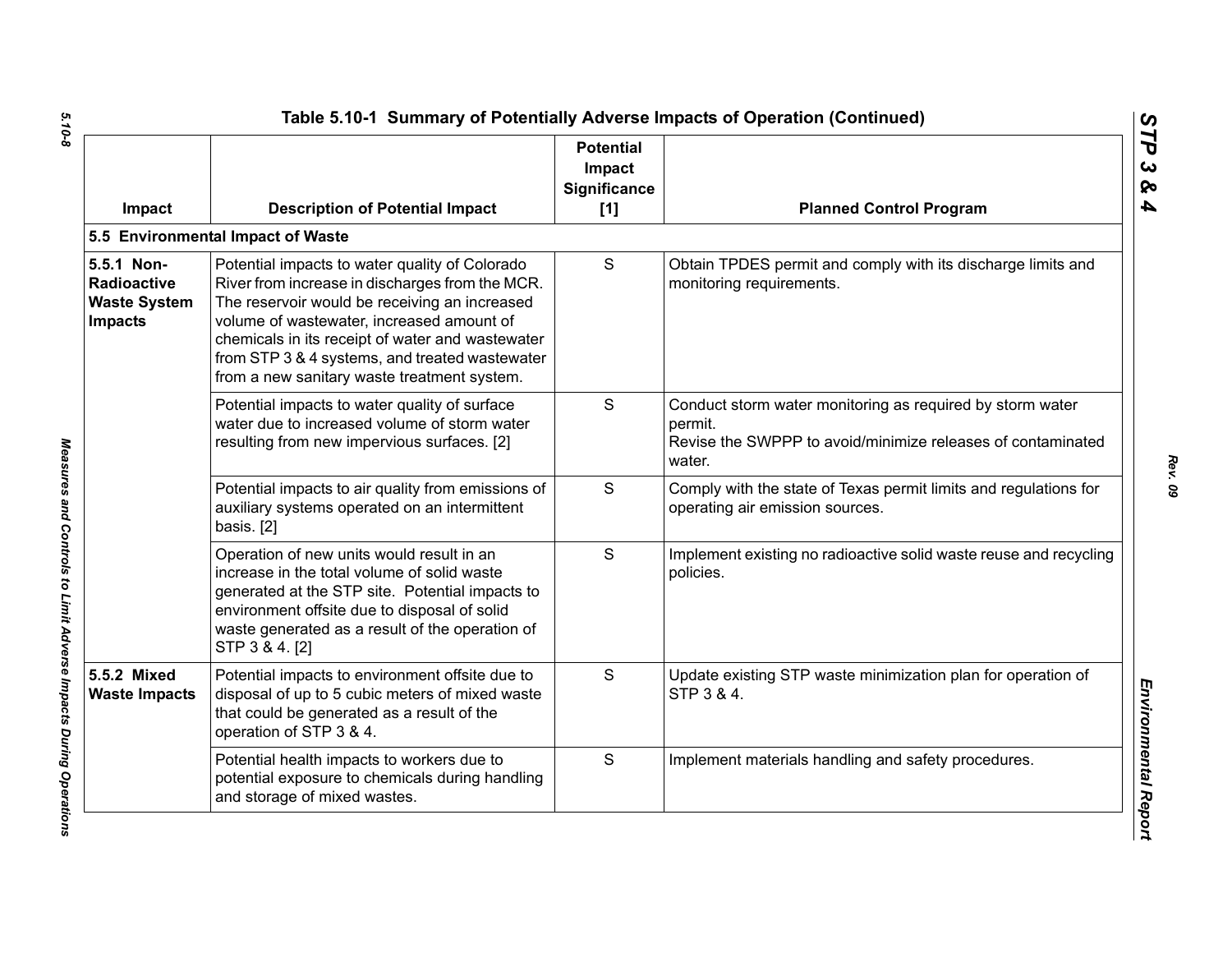| Impact                                           | <b>Description of Potential Impact</b>                                                                                                                                                                              | <b>Potential</b><br>Impact<br><b>Significance</b><br>[1] | <b>Planned Control Program</b>                                                                                                                                                                                                                                                                                                                                                                                                                                                                                                                                                                                                                                                                                 |
|--------------------------------------------------|---------------------------------------------------------------------------------------------------------------------------------------------------------------------------------------------------------------------|----------------------------------------------------------|----------------------------------------------------------------------------------------------------------------------------------------------------------------------------------------------------------------------------------------------------------------------------------------------------------------------------------------------------------------------------------------------------------------------------------------------------------------------------------------------------------------------------------------------------------------------------------------------------------------------------------------------------------------------------------------------------------------|
|                                                  | Potential health impacts to offsite workers and<br>emergency response personnel due to exposure<br>to chemical and radiological hazards during<br>accidental releases and cleanup activities.                       | S                                                        | Revise Integrated Spill Contingency Plan as necessary to<br>address handling and transport of mixed waste generated at STP<br>384.                                                                                                                                                                                                                                                                                                                                                                                                                                                                                                                                                                             |
|                                                  | 5.6 Transmission System Impacts                                                                                                                                                                                     |                                                          |                                                                                                                                                                                                                                                                                                                                                                                                                                                                                                                                                                                                                                                                                                                |
| 5.6.1<br><b>Terrestrial</b><br><b>Ecosystems</b> | Potential impacts to vegetation and habitat within<br>the transmission line rights of way from routine<br>maintenance of woody vegetative growth by<br>manual and mechanical methods and<br>herbicides.             | $\mathsf S$                                              | There will be no increase in transmission line maintenance due to<br>the addition of STP 3 & 4. Mitigation is not required for current<br>maintenance activities associated with STP 1 & 2; therefore,<br>mitigation is not anticipated with the addition of STP 3 & 4 (Note:<br>maintenance is performed the transmission system owners).                                                                                                                                                                                                                                                                                                                                                                     |
| 5.6.2 Aquatic<br><b>Ecosystems</b>               | Potential water quality impacts and subsequent<br>impacts to populations of important aquatic<br>species from maintenance activities in<br>transmission corridors that lie at or near water<br>bodies and wetlands. | S                                                        | There will be no increase in transmission line maintenance due to<br>the addition of STP 3 & 4. The use of chemicals (chiefly<br>herbicides) in right-of-way vegetation management is also a<br>public concern, but potentially toxic effects of these chemicals are<br>mitigated by the use of EPA-registered formulations that are<br>approved for use in utility rights-of-way. All four of the<br>transmission service providers require chemical applicators to be<br>trained in the safe use of herbicides and require supervisory<br>personnel to hold Texas Department of Agriculture Commercial<br>Pesticide Applicators Licenses (Note: maintenance is performed<br>the transmission system owners). |
| 5.6.3 Impacts<br>of Members of<br>the Public     | Potential health impacts to members of the<br>public from transmission lines.                                                                                                                                       | S                                                        | Induced current from transmission lines would be less than 5<br>millamperes. No mitigation would be required.                                                                                                                                                                                                                                                                                                                                                                                                                                                                                                                                                                                                  |

 $5.10 - 9$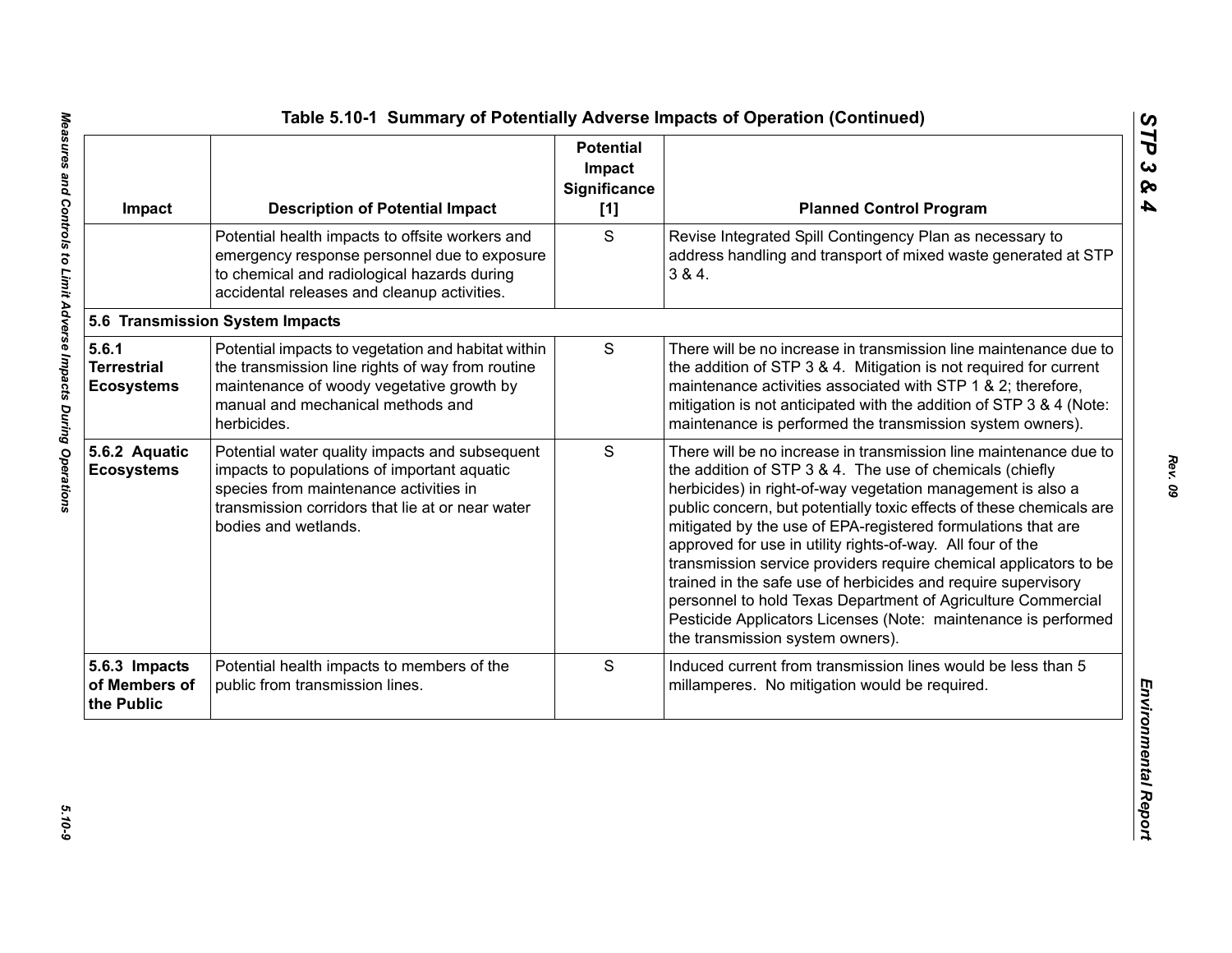| Impact                              | <b>Description of Potential Impact</b>                                                                                                                                                                                                                                                                                                                                                                                                                                        | <b>Potential</b><br>Impact<br><b>Significance</b><br>[1] | <b>Planned Control Program</b>                                                                                                                                                                                                                                                                                           |
|-------------------------------------|-------------------------------------------------------------------------------------------------------------------------------------------------------------------------------------------------------------------------------------------------------------------------------------------------------------------------------------------------------------------------------------------------------------------------------------------------------------------------------|----------------------------------------------------------|--------------------------------------------------------------------------------------------------------------------------------------------------------------------------------------------------------------------------------------------------------------------------------------------------------------------------|
|                                     | 5.7 Uranium Fuel Cycle Impacts                                                                                                                                                                                                                                                                                                                                                                                                                                                |                                                          |                                                                                                                                                                                                                                                                                                                          |
|                                     | 5.7.1 Land Use   Potential impacts to land use from fuel cycle.<br>Total annual land requirements for fuel cycle<br>support would be 21 permanently committed<br>acres and 160 temporarily committed acres per<br>unit.                                                                                                                                                                                                                                                       | S                                                        | Impacts to land from the fuel cycle, in comparison with land<br>requirements for fossil fuel fired plant, are small and mitigation<br>would not be required.                                                                                                                                                             |
| 5.7.2 Water<br><b>Use</b>           | Potential impacts to water resources from fuel<br>cycle. Total annual water use for the fuel cycle<br>would be $1.82 \times 10^{10}$ gallons per unit. [2]                                                                                                                                                                                                                                                                                                                    | S                                                        | Practical mitigation for this impact does not exist.                                                                                                                                                                                                                                                                     |
| 5.7.3 Fossil<br><b>Fuel Impacts</b> | Potential impacts to fossil fuel resources from<br>fuel cycle.                                                                                                                                                                                                                                                                                                                                                                                                                | S                                                        | Electric energy needs for fuel cycle would be less than 5% of the<br>output of one of the proposed units. Natural gas consumption for<br>fuel cycle support if used instead to generate electricity would<br>yield less than 0.4% of the energy output of one of the proposed<br>units. No mitigation would be required. |
| 5.7.4 Chemical<br><b>Effluents</b>  | Potential impacts to air and water quality from<br>fuel cycle. Gaseous effluents would be less than<br>0.052% of all 2005 US $SO_2$ emissions and less<br>than 0.012% of all 2005 US $NO_x$ emissions.<br>Liquid effluents from fuel enrichment and<br>fabrication are subject to federal, state, and/or<br>local requirements and limitations. Milling<br>chemical effluents are not released in quantities<br>sufficient to have significant impacts on the<br>environment. | S                                                        | All chemical discharges released into the environment are subject<br>to requirements and limitations set by an appropriate federal,<br>state, or local agency.                                                                                                                                                           |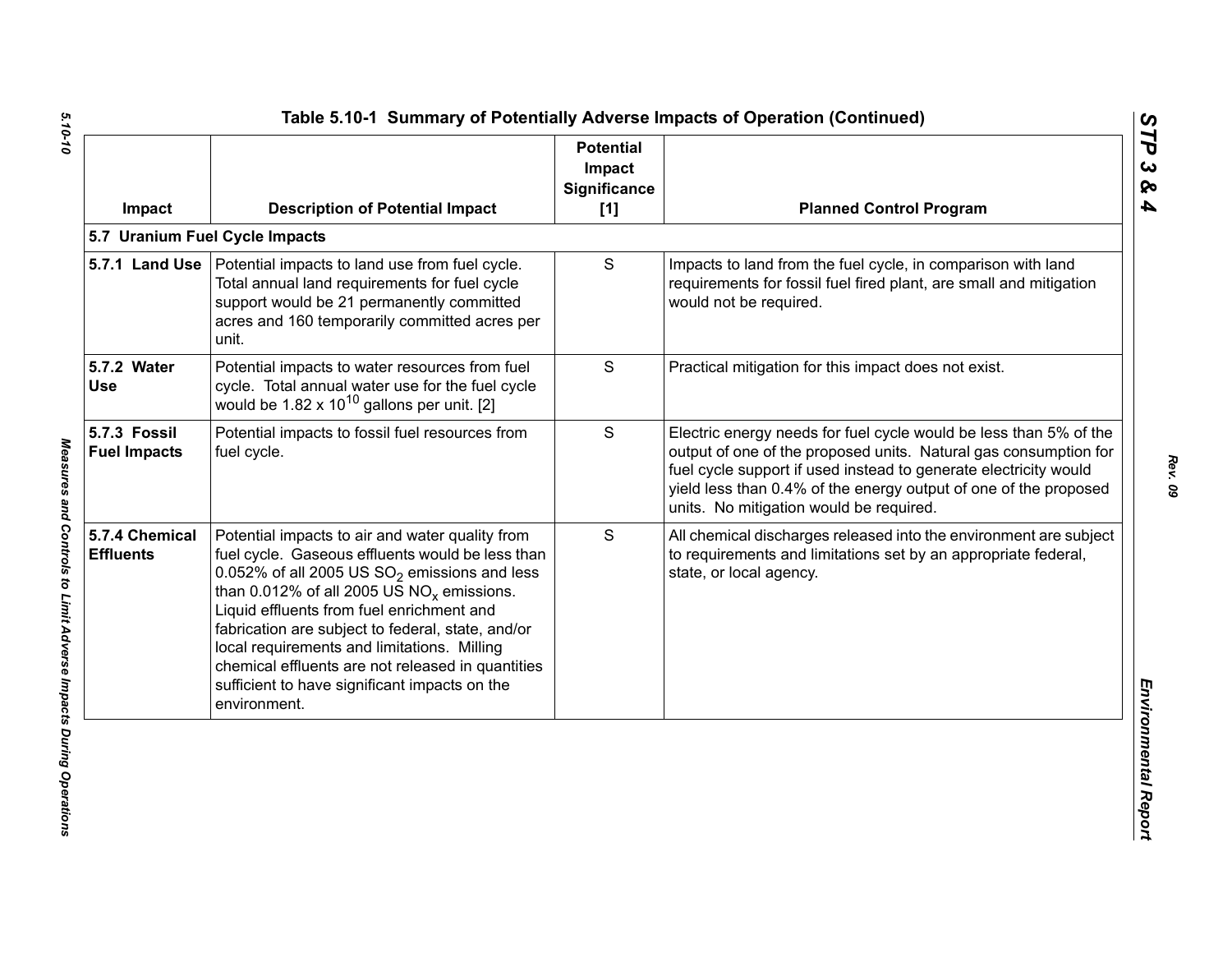| S<br>5.7.5<br>Potential health impacts to members of the<br>No mitigation would be required.<br>public from radioactive effluents from the fuel<br><b>Radioactive</b><br><b>Effluents</b><br>cycle. The estimated whole-body population<br>dose commitment to the U.S. population would<br>be approximately 2600 person-rem per year per<br>unit an estimate that correlates with 1.9 fatalities<br>per year to the U.S. population.<br>5.7.6<br>S<br>Potential environmental impacts from disposal of<br>Radioactive<br>radioactive wastes generated as a result of the<br>fuel cycle. No significant radioactive releases to<br><b>Waste</b><br>the environment are expected from low-level<br>time an NRC-licensed high-level waste disposal facility is<br>waste disposal. No releases to the environment<br>are expected from the repository disposal of<br>other uses.<br>transuranic and high-level waste.<br>S<br>Potential health impacts to fuel cycle workers<br>Occupational<br>caused by radiation exposure. The estimated<br>limit of 10 CFR 20.<br>occupational dose (to all fuel cycle workers | Impact | <b>Description of Potential Impact</b>        | <b>Potential</b><br>Impact<br>Significance<br>$[1]$ | <b>Planned Control Program</b>                                                                                                                                                                                                                                                   |
|----------------------------------------------------------------------------------------------------------------------------------------------------------------------------------------------------------------------------------------------------------------------------------------------------------------------------------------------------------------------------------------------------------------------------------------------------------------------------------------------------------------------------------------------------------------------------------------------------------------------------------------------------------------------------------------------------------------------------------------------------------------------------------------------------------------------------------------------------------------------------------------------------------------------------------------------------------------------------------------------------------------------------------------------------------------------------------------------------------------|--------|-----------------------------------------------|-----------------------------------------------------|----------------------------------------------------------------------------------------------------------------------------------------------------------------------------------------------------------------------------------------------------------------------------------|
|                                                                                                                                                                                                                                                                                                                                                                                                                                                                                                                                                                                                                                                                                                                                                                                                                                                                                                                                                                                                                                                                                                                |        |                                               |                                                     |                                                                                                                                                                                                                                                                                  |
| 5.7.7<br><b>Dose</b>                                                                                                                                                                                                                                                                                                                                                                                                                                                                                                                                                                                                                                                                                                                                                                                                                                                                                                                                                                                                                                                                                           |        |                                               |                                                     | Disposal area(s) would be a permitted waste disposal facility with<br>a land use designated for such activities. Disposal area would be<br>operated under appropriate regulations and guidelines until such<br>constructed. At that time, the storage area could be restored for |
| per year per unit.                                                                                                                                                                                                                                                                                                                                                                                                                                                                                                                                                                                                                                                                                                                                                                                                                                                                                                                                                                                                                                                                                             |        | cumulatively) is approximately 960 person-rem |                                                     | The dose to any individual would be maintained within the dose                                                                                                                                                                                                                   |
|                                                                                                                                                                                                                                                                                                                                                                                                                                                                                                                                                                                                                                                                                                                                                                                                                                                                                                                                                                                                                                                                                                                |        |                                               |                                                     |                                                                                                                                                                                                                                                                                  |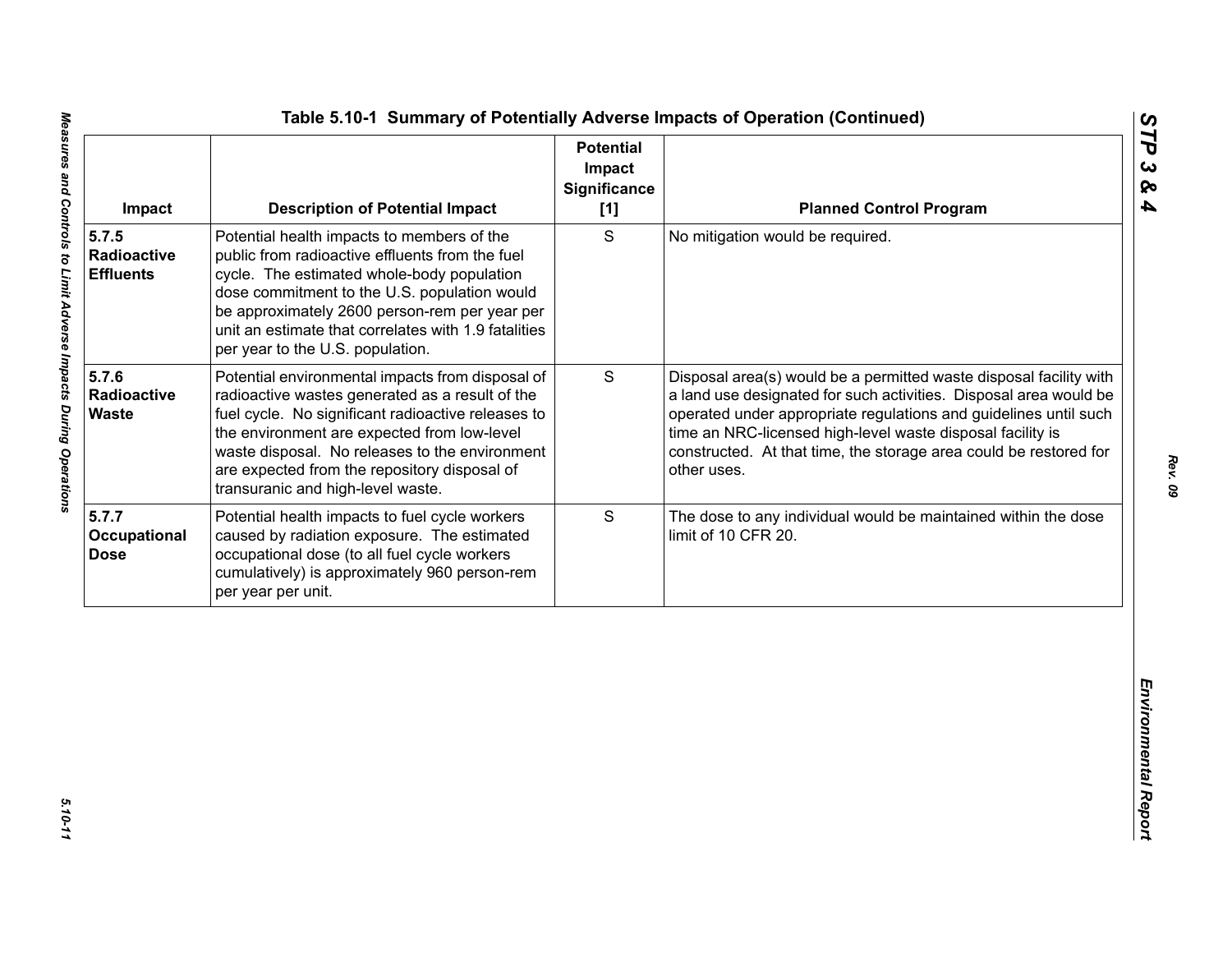| Impact                                         | <b>Description of Potential Impact</b>                                                                                                                                                                                                                                                                                                                                              | <b>Potential</b><br>Impact<br><b>Significance</b><br>[1] | <b>Planned Control Program</b>                                                                                                                                                                                                                                                                                 |
|------------------------------------------------|-------------------------------------------------------------------------------------------------------------------------------------------------------------------------------------------------------------------------------------------------------------------------------------------------------------------------------------------------------------------------------------|----------------------------------------------------------|----------------------------------------------------------------------------------------------------------------------------------------------------------------------------------------------------------------------------------------------------------------------------------------------------------------|
| 5.7.8<br><b>Transportation</b>                 | Potential health impacts to transportation<br>workers and members of the public caused by<br>radiation exposure resulting from the loading,<br>unloading, and transport of radioactive materials<br>associated with the fuel cycle. The estimated<br>dose to workers and the public from<br>transportation associated with the fuel cycle is 4<br>person-rem per year per unit. [2] | S                                                        | Limit amounts of waste handled and disposed of through source<br>reduction, recycling, treatment, to the extent practical and<br>feasible. Construct onsite storage facilities, as required, for<br>wastes and implement a waste management program in<br>compliance with applicable regulatory requirements.  |
| 5.8 Socioeconomic Impacts                      |                                                                                                                                                                                                                                                                                                                                                                                     |                                                          |                                                                                                                                                                                                                                                                                                                |
| 5.8.1 Physical<br><b>Impacts</b>               | Degradation of roads in the vicinity due to<br>increased traffic from commuting of operations<br>workers and deliveries for STP 3 & 4.                                                                                                                                                                                                                                              | ${\mathsf S}$                                            | Increased tax revenue from STP 3 & 4 will allow for the local<br>government to improve roads as needed.                                                                                                                                                                                                        |
|                                                | Potential impacts to air quality from limited,<br>short-term operation of auxiliary systems.                                                                                                                                                                                                                                                                                        | $\mathsf{S}$                                             | Obtain air permits and operate systems within permit limits and<br>monitor emissions as required.                                                                                                                                                                                                              |
|                                                | Visual impacts to landscape from reactor<br>buildings, cooling towers, and associated<br>plumes.                                                                                                                                                                                                                                                                                    | S                                                        | No mitigation would be required.                                                                                                                                                                                                                                                                               |
| 5.8.2 Social<br>and Economic<br><b>Impacts</b> | Potential adverse economic impact to Matagorda<br>County residents due to potential increase in<br>rental rates and housing prices due to influx of<br>operations workers. [2]                                                                                                                                                                                                      | $M-L$                                                    | Maintain communication with local and regional governmental<br>and non-government organizations in a timely manner so that<br>they are aware of number of workers coming (and the number of<br>construction workers departing) and the timing of arrivals (and<br>departures) to allow for community planning. |
|                                                | Increased demand for water by operations<br>workers would further stress water supplies<br>which are predicted by the water planning<br>organization to fall short of water demand after<br>2010. [2]                                                                                                                                                                               | $S-M$                                                    | Maintain communication with local and regional governmental<br>and non-government organizations in a timely manner so that<br>they are aware of number of workers coming (and the number of<br>construction workers departing) and the timing of arrivals (and<br>departures) to allow for community planning. |

Measures and Controls to Limit Adverse Impacts During Operations

*STP 3 & 4*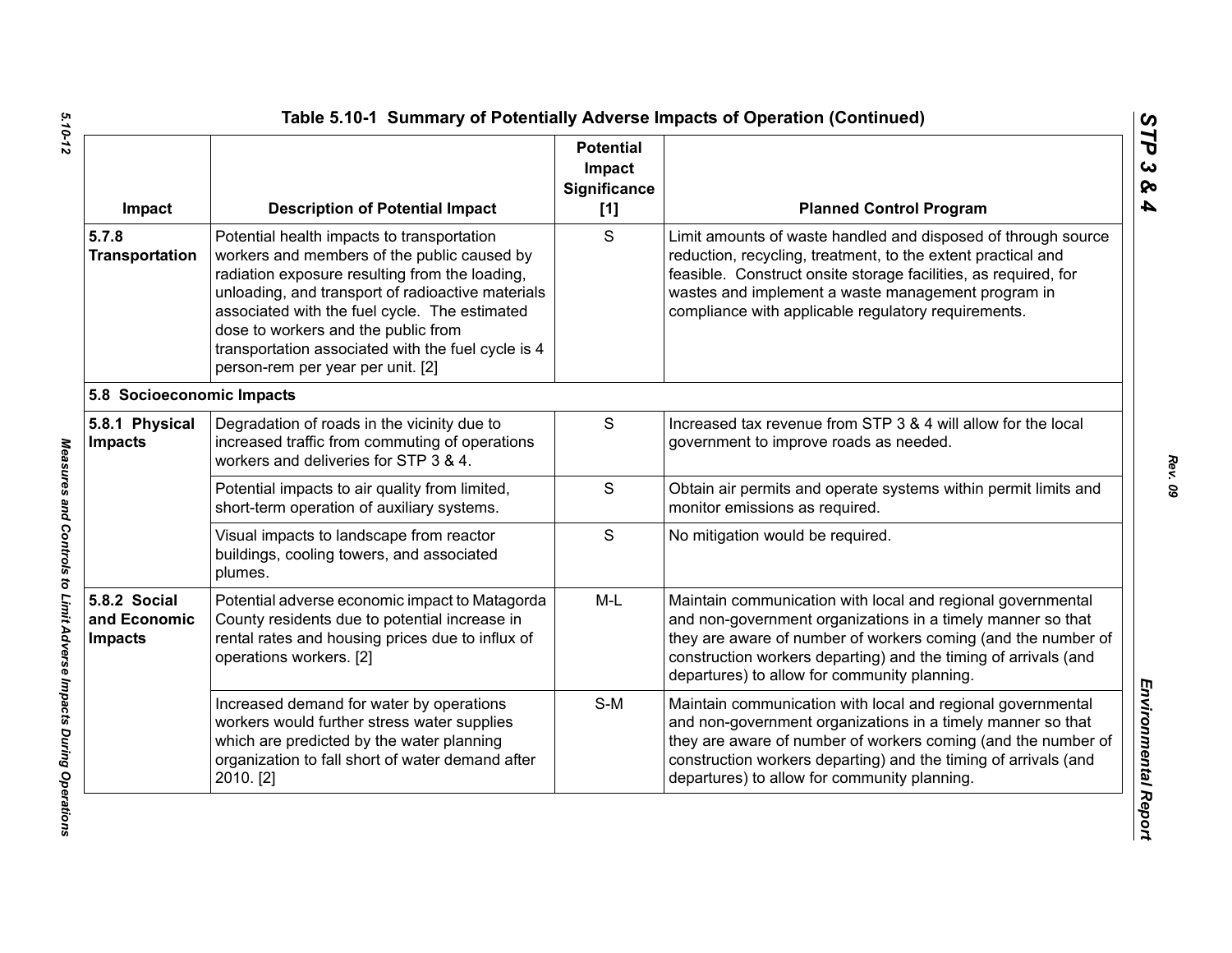| Impact                                                        | <b>Description of Potential Impact</b>                                                                                                                                                                                                          | <b>Potential</b><br>Impact<br><b>Significance</b><br>[1] | <b>Planned Control Program</b>                                                                                                                                                                                                                                                                                                                                                                                                                                                                                     |
|---------------------------------------------------------------|-------------------------------------------------------------------------------------------------------------------------------------------------------------------------------------------------------------------------------------------------|----------------------------------------------------------|--------------------------------------------------------------------------------------------------------------------------------------------------------------------------------------------------------------------------------------------------------------------------------------------------------------------------------------------------------------------------------------------------------------------------------------------------------------------------------------------------------------------|
| 5.8.2 Social<br>and Economic<br><b>Impacts</b><br>(continued) | Increased wastewater volume as a result of in-<br>migrating operations workforce would contribute<br>to an overall population-related increase in<br>wastewater volume which could exceed<br>wastewater treatment capabilities in the area. [2] | $S-M$                                                    | Maintain communication with local and regional governmental<br>and non-government organizations in a timely manner so that<br>they are aware of number of workers coming (and the number of<br>construction workers departing) and the timing of arrivals (and<br>departures) to allow for community planning.                                                                                                                                                                                                     |
|                                                               | Potential impact to police and fire department<br>services in Matagorda and Brazoria Counties<br>due to small increases in the ratio of<br>residents/residences to police and firefighters.<br>$[2]$                                            | $\mathbf S$                                              | Maintain communication with local and regional governmental<br>and non-government organizations in a timely manner so that<br>they are aware of number of workers coming (and the number of<br>construction workers departing) and the timing of arrivals (and<br>departures) to allow for community planning.                                                                                                                                                                                                     |
|                                                               | Potential impact to medical services in<br>Matagorda and Brazoria Counties due to<br>medical service needs of in-migrating operations<br>workforce.                                                                                             | S                                                        | Maintain communication with local and regional governmental<br>and non-government organizations in a timely manner so that<br>they are aware of number of workers coming (and the number of<br>construction workers departing) and the timing of arrivals (and<br>departures) to allow for community planning.<br>Increased property tax revenues as a result of the increased<br>population, and, in the case of Matagorda County, property taxes<br>on the new reactors, would fund additional medical services. |
|                                                               |                                                                                                                                                                                                                                                 |                                                          |                                                                                                                                                                                                                                                                                                                                                                                                                                                                                                                    |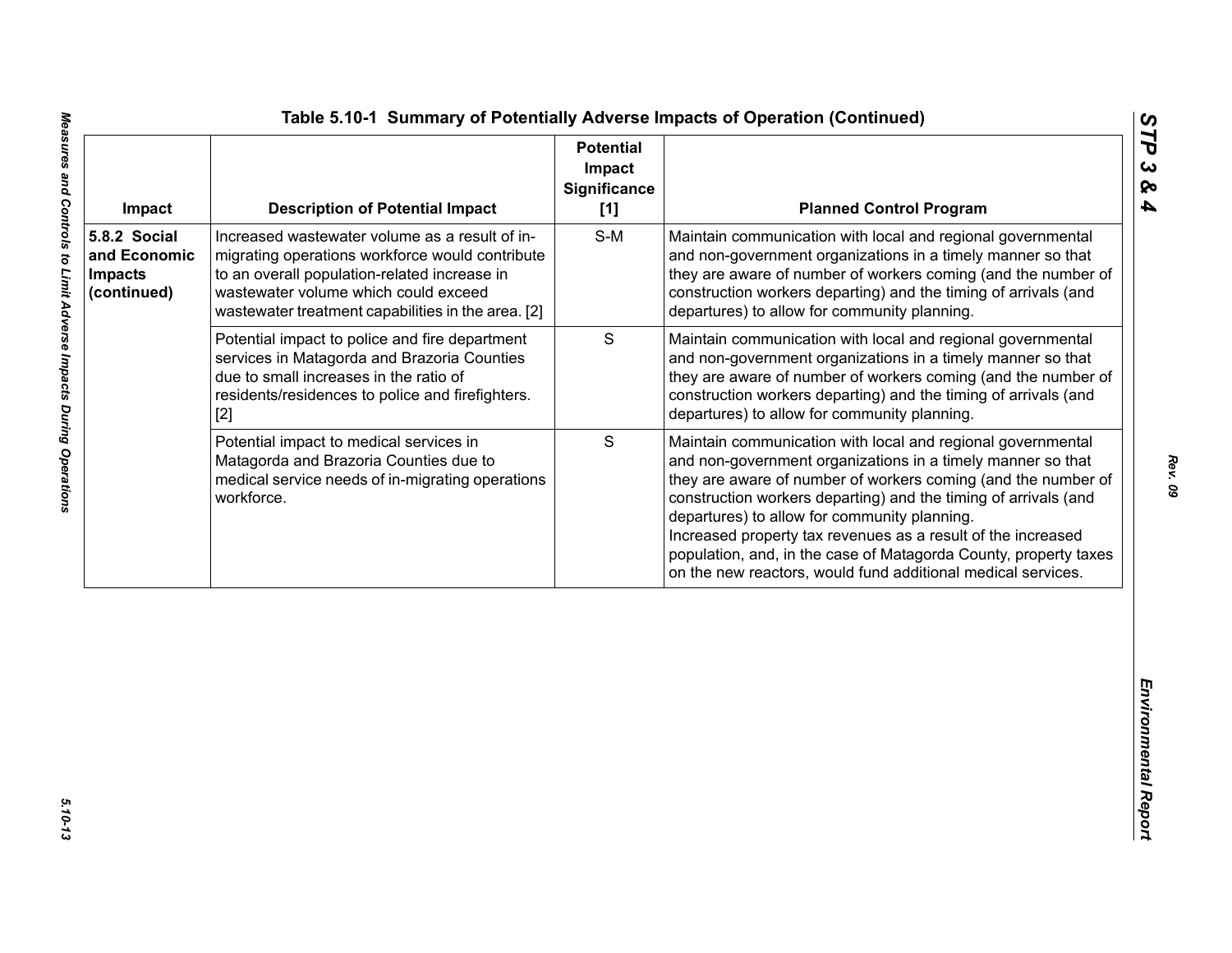| Impact                                                        | <b>Description of Potential Impact</b>                                                                                                                                                                    | <b>Potential</b><br>Impact<br><b>Significance</b><br>[1] | <b>Planned Control Program</b>                                                                                                                                                                                                                                                                                                                                                                                                                                                                                                                                        |
|---------------------------------------------------------------|-----------------------------------------------------------------------------------------------------------------------------------------------------------------------------------------------------------|----------------------------------------------------------|-----------------------------------------------------------------------------------------------------------------------------------------------------------------------------------------------------------------------------------------------------------------------------------------------------------------------------------------------------------------------------------------------------------------------------------------------------------------------------------------------------------------------------------------------------------------------|
| 5.8.2 Social<br>and Economic<br><b>Impacts</b><br>(continued) | Impact to Matagorda County schools due to in-<br>migrating operations workforce increasing the<br>student population by an estimated 14 percent.<br>$[2]$                                                 | $M-L$                                                    | Maintain communication with local and regional governmental<br>and non-government organizations in a timely manner so that<br>they are aware of number of workers coming (and the number of<br>construction workers departing) and the timing of arrivals (and<br>departures) to allow for community planning.<br>Increased property tax revenues as a result of the increased<br>population, and, in the case of Matagorda County, property taxes<br>on the new reactors, would fund additional teachers and facilities<br>for Palacios Independent School District. |
|                                                               | Traffic congestion due to operations and outage<br>workforces commuting. Hourly vehicle capacity<br>would be exceeded during shift changes with<br>only the operations workforce commuting to<br>STP. [2] | M-L                                                      | Stagger outage schedules so only one unit will be down at a time.<br>Stagger arrival and departure times.                                                                                                                                                                                                                                                                                                                                                                                                                                                             |
| 5.8.3<br>Environmental<br><b>Justice Impacts</b>              | Low-income rental housing rates could increase<br>due to increased demand for housing, potentially<br>displacing low-income renters in Matagorda<br>County during the construction phase. [2]             | S                                                        | Analysis of housing availability in Matagorda County determined<br>that the probability of this being an issue is low. Because of this,<br>control efforts would not be necessary.                                                                                                                                                                                                                                                                                                                                                                                    |
| 5.9 Decommissioning                                           |                                                                                                                                                                                                           |                                                          |                                                                                                                                                                                                                                                                                                                                                                                                                                                                                                                                                                       |
| 5.9 Decom-<br>missioning                                      | Potential impact to worker health due to<br>occupational exposures.                                                                                                                                       | S                                                        | Continue applicable mitigation measures employed during the<br>operations period for decommissioning activities.                                                                                                                                                                                                                                                                                                                                                                                                                                                      |
|                                                               | Potential health impact to transportation worker<br>and members of the public due to exposure to<br>radiological materials during loading, unloading,<br>and transport.                                   | S                                                        | Continue applicable mitigation measures employed during the<br>operations period for transportation of waste and materials to<br>disposal sites.                                                                                                                                                                                                                                                                                                                                                                                                                      |

5.10-14